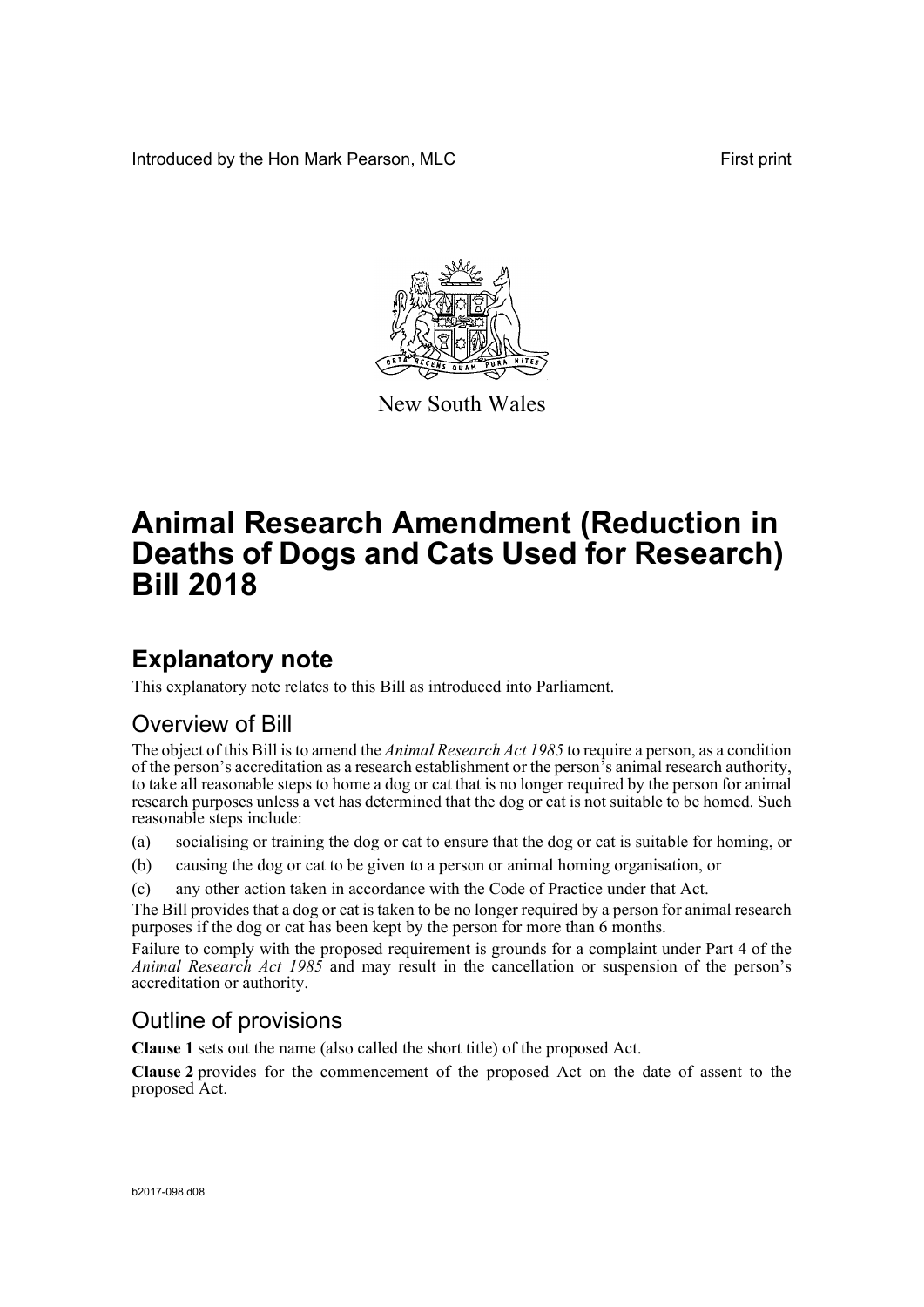Animal Research Amendment (Reduction in Deaths of Dogs and Cats Used for Research) Bill 2018 [NSW] Explanatory note

**Schedule 1** amends the *Animal Research Act 1985* to give effect to the object set out in the Overview.

**Schedule 2** makes a consequential amendment to the *Animal Research Regulation 2010*.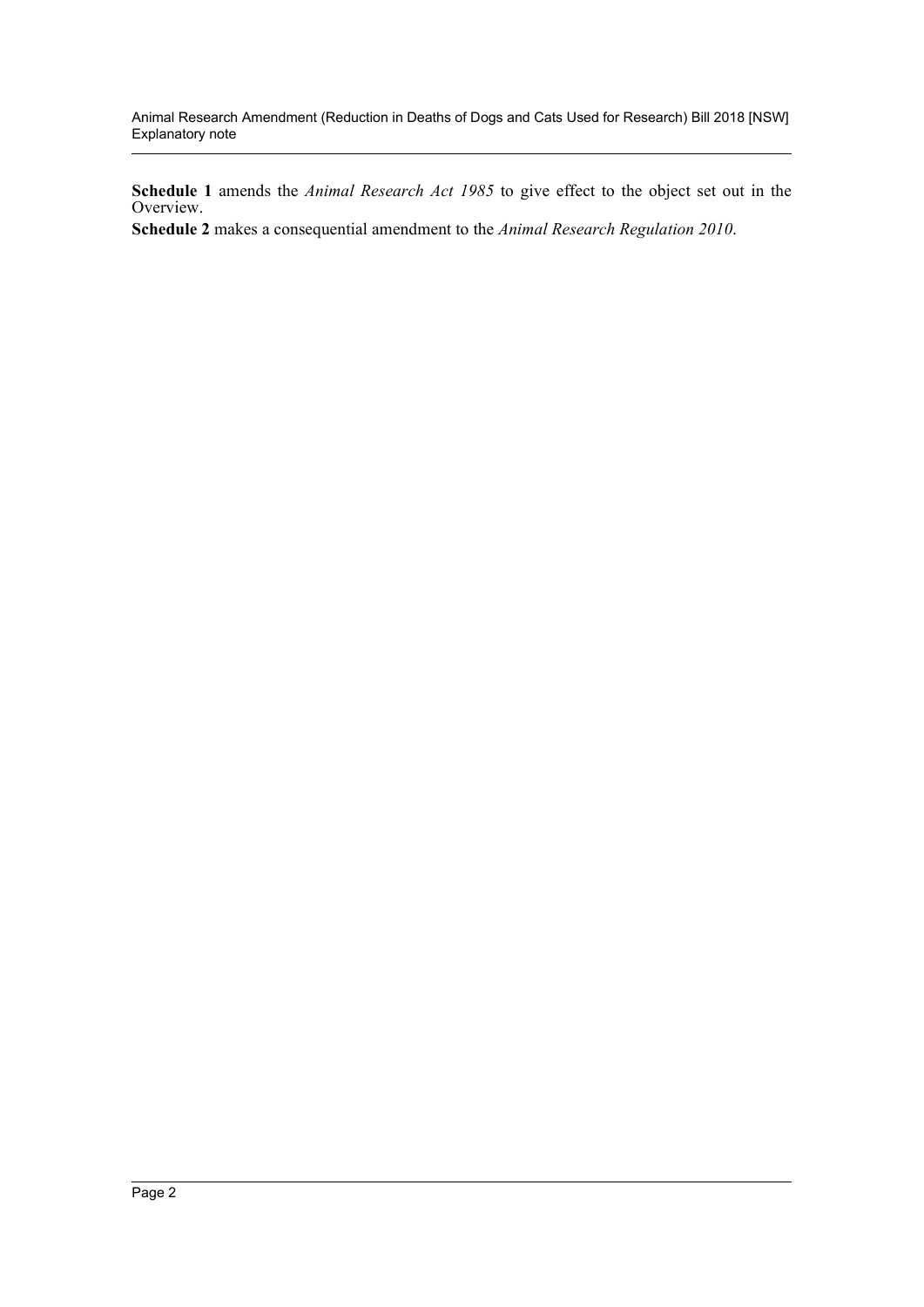Introduced by the Hon Mark Pearson, MLC First print



New South Wales

# **Animal Research Amendment (Reduction in Deaths of Dogs and Cats Used for Research) Bill 2018**

## **Contents**

|                                                                   |  |                                                     | Page |
|-------------------------------------------------------------------|--|-----------------------------------------------------|------|
|                                                                   |  | Name of Act                                         |      |
|                                                                   |  | Commencement                                        |      |
| <b>Amendment of Animal Research Act 1985 No 123</b><br>Schedule 1 |  |                                                     |      |
| Schedule 2                                                        |  | <b>Amendment of Animal Research Regulation 2010</b> |      |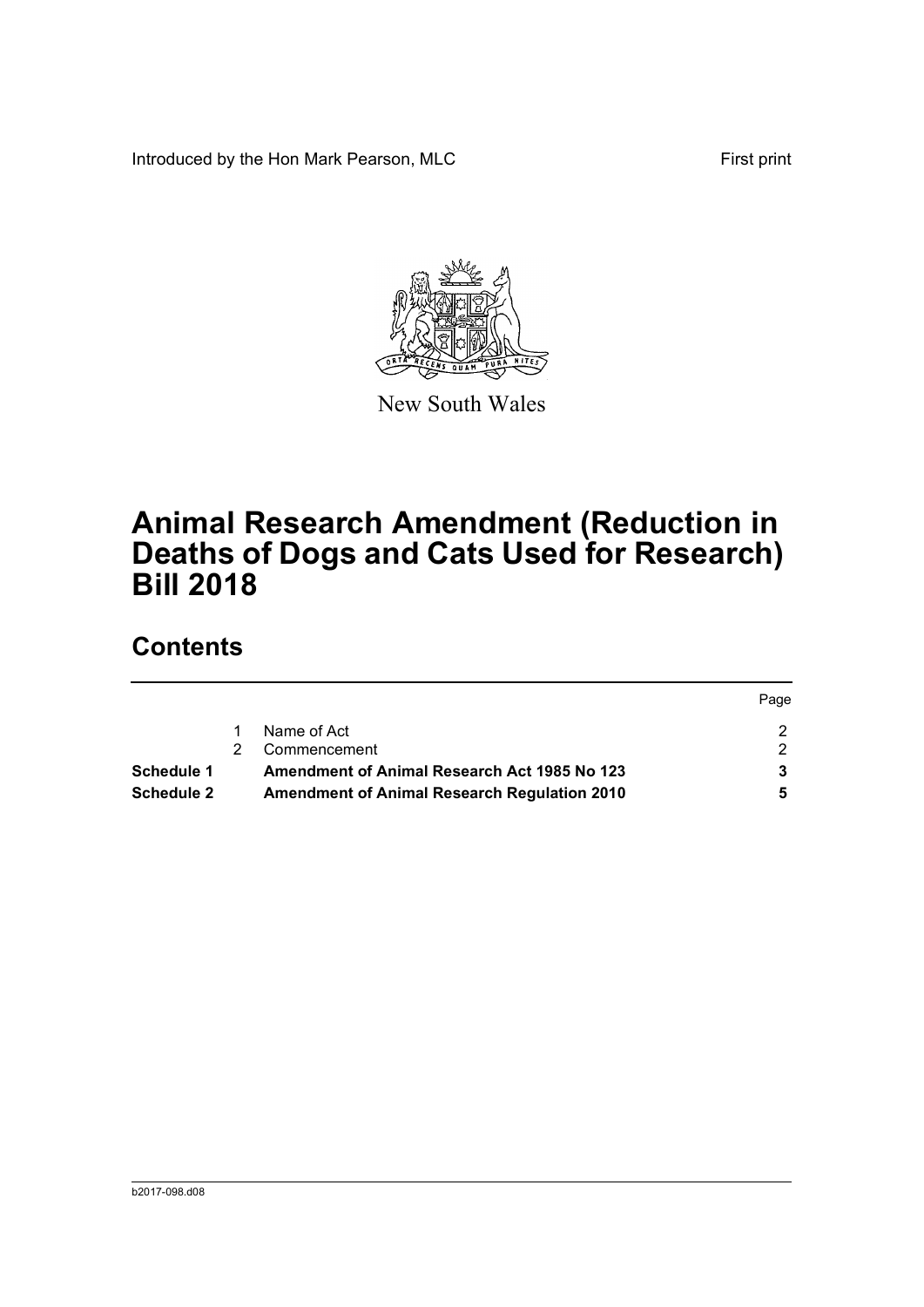

New South Wales

## **Animal Research Amendment (Reduction in Deaths of Dogs and Cats Used for Research) Bill 2018**

No , 2018

#### **A Bill for**

An Act to amend the *Animal Research Act 1985* to reduce the number of deaths of dogs and cats used in connection with animal research by making provision with respect to the homing of those animals.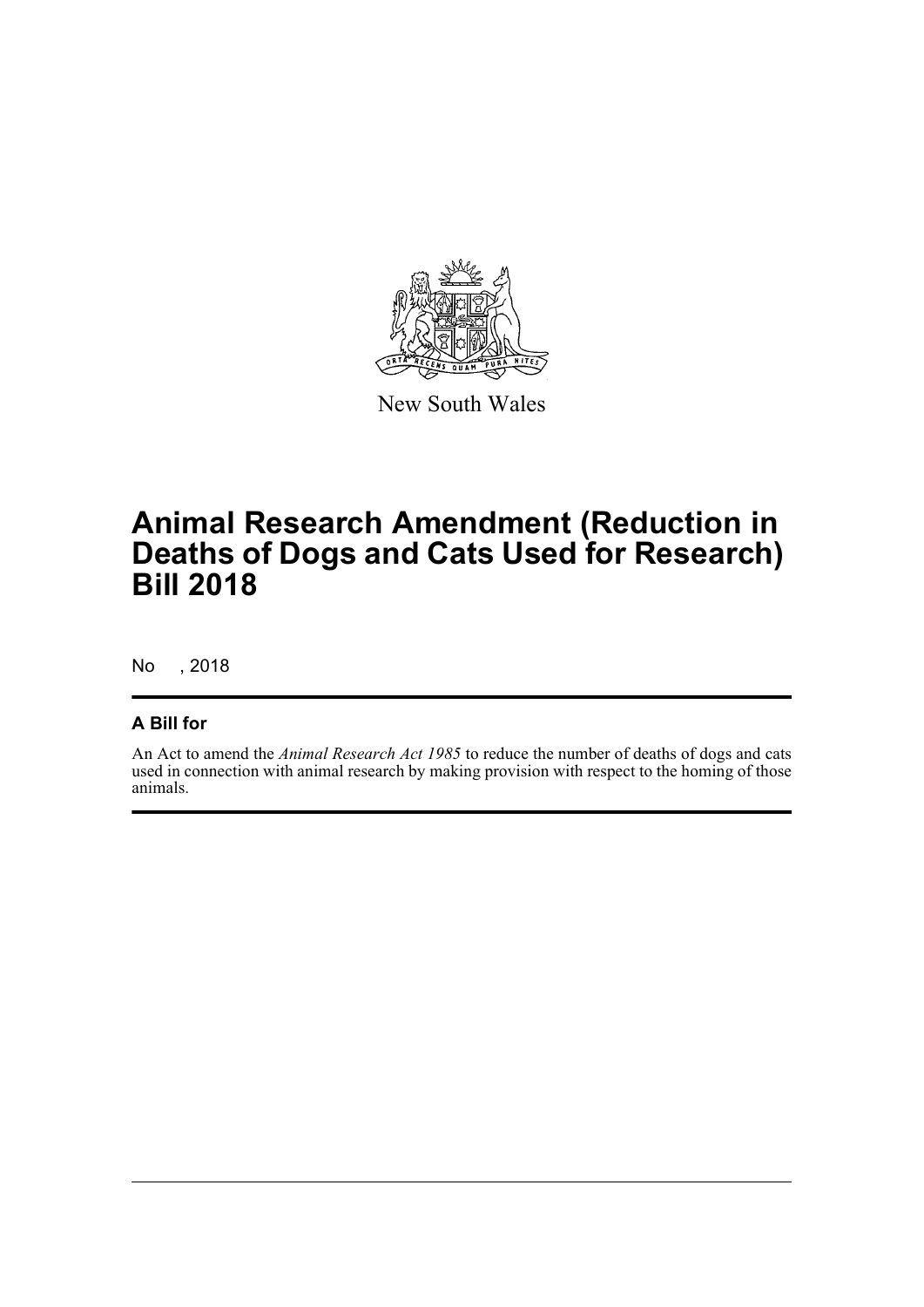Animal Research Amendment (Reduction in Deaths of Dogs and Cats Used for Research) Bill 2018 [NSW]

<span id="page-4-1"></span><span id="page-4-0"></span>

| The Legislature of New South Wales enacts:                                                                      |        |
|-----------------------------------------------------------------------------------------------------------------|--------|
| Name of Act                                                                                                     | 2      |
| This Act is the Animal Research Amendment (Reduction in Deaths of Dogs and Cats<br>Used for Research) Act 2018. | 3<br>4 |
| Commencement                                                                                                    |        |
| This Act commences on the date of assent to this Act.                                                           | 6      |
|                                                                                                                 |        |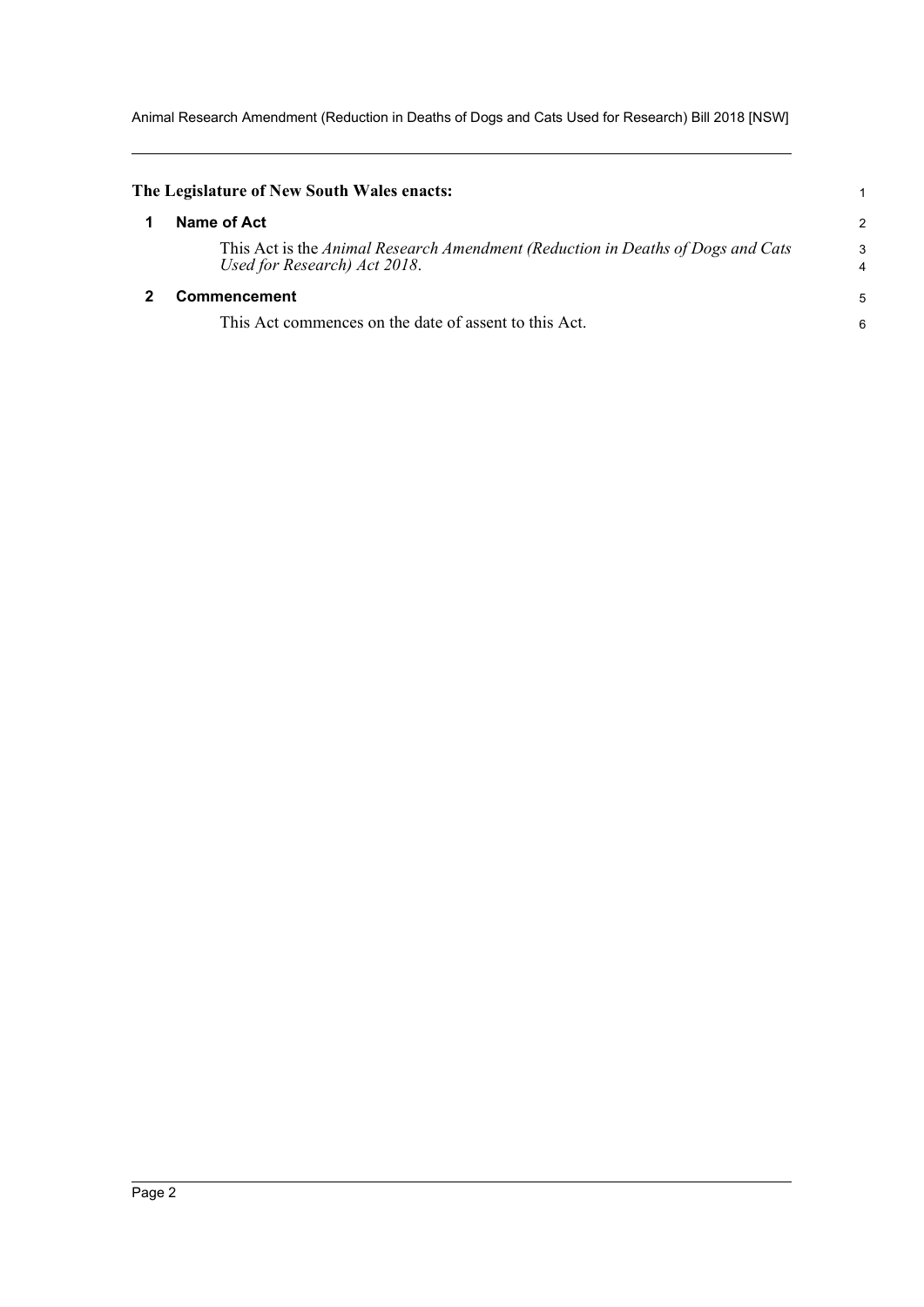Animal Research Amendment (Reduction in Deaths of Dogs and Cats Used for Research) Bill 2018 [NSW] Schedule 1 Amendment of Animal Research Act 1985 No 123

<span id="page-5-0"></span>

|       | <b>Schedule 1</b>                                                                                                   |                      |     | <b>Amendment of Animal Research Act 1985 No 123</b>                                                                                                                                                                                                                                                 | $\mathbf{1}$         |  |  |
|-------|---------------------------------------------------------------------------------------------------------------------|----------------------|-----|-----------------------------------------------------------------------------------------------------------------------------------------------------------------------------------------------------------------------------------------------------------------------------------------------------|----------------------|--|--|
| [1]   |                                                                                                                     |                      |     | <b>Section 22 Complaints</b>                                                                                                                                                                                                                                                                        | $\overline{2}$       |  |  |
|       | Insert ", including the condition taken to be imposed under section 56B" after "subject" in<br>section $22(1)(d)$ . |                      |     |                                                                                                                                                                                                                                                                                                     |                      |  |  |
| $[2]$ | <b>Section 28 Complaints</b>                                                                                        |                      |     |                                                                                                                                                                                                                                                                                                     |                      |  |  |
|       |                                                                                                                     | section $28(1)(c)$ . |     | Insert ", including the condition taken to be imposed under section 56B" after "subject" in                                                                                                                                                                                                         | 6<br>$\overline{7}$  |  |  |
| $[3]$ |                                                                                                                     | <b>Section 56B</b>   |     |                                                                                                                                                                                                                                                                                                     | 8                    |  |  |
|       |                                                                                                                     |                      |     | Insert after section 56A:                                                                                                                                                                                                                                                                           | $\boldsymbol{9}$     |  |  |
|       | 56B                                                                                                                 |                      |     | Requirement to home dogs and cats no longer used for animal research                                                                                                                                                                                                                                | 10                   |  |  |
|       |                                                                                                                     | (1)                  |     | In this section:                                                                                                                                                                                                                                                                                    | 11                   |  |  |
|       |                                                                                                                     |                      |     | <i>animal homing organisation</i> means any of the following:                                                                                                                                                                                                                                       | 12                   |  |  |
|       |                                                                                                                     |                      | (a) | the Animal Welfare League NSW,                                                                                                                                                                                                                                                                      | 13                   |  |  |
|       |                                                                                                                     |                      | (b) | the Cat Protection Society of NSW,                                                                                                                                                                                                                                                                  | 14                   |  |  |
|       |                                                                                                                     |                      | (c) | the Royal Society for the Prevention of Cruelty to Animals, New South<br>Wales,                                                                                                                                                                                                                     | 15<br>16             |  |  |
|       |                                                                                                                     |                      | (d) | an organisation that has custody of animals that are exempt from the<br>registration requirements under the Companion Animals Act 1998.                                                                                                                                                             | 17<br>18             |  |  |
|       |                                                                                                                     |                      |     | authorised person means an accredited research establishment or the holder<br>of an animal research authority.                                                                                                                                                                                      | 19<br>20             |  |  |
|       |                                                                                                                     |                      |     | <i>reasonable steps</i> , in relation to the homing of a dog or cat, includes, but is not<br>limited to, such action of the following kinds, and within such time, as is<br>reasonable in the circumstances:                                                                                        | 21<br>22<br>23       |  |  |
|       |                                                                                                                     |                      | (a) | socialising or training the dog or cat to ensure that the dog or cat is<br>suitable for homing,                                                                                                                                                                                                     | 24<br>25             |  |  |
|       |                                                                                                                     |                      | (b) | causing the dog or cat to be bought or adopted by, or given to, a person<br>or animal homing organisation,                                                                                                                                                                                          | 26<br>27             |  |  |
|       |                                                                                                                     |                      | (c) | notifying the Panel that the dog or cat is available to be given to an<br>animal homing organisation for adoption,                                                                                                                                                                                  | 28<br>29             |  |  |
|       |                                                                                                                     |                      | (d) | any other action taken in accordance with the Code of Practice.                                                                                                                                                                                                                                     | 30                   |  |  |
|       |                                                                                                                     | (2)                  |     | An authorised person must take all reasonable steps to home a dog or cat kept<br>by the authorised person for animal research purposes that is no longer<br>required by the authorised person for such purposes.                                                                                    | 31<br>32<br>33       |  |  |
|       |                                                                                                                     | (3)                  |     | Without limiting the grounds on which a dog or cat may no longer be required<br>for animal research purposes, a dog or cat is taken to be no longer required<br>once the dog or cat has been kept by the authorised person for more than<br>6 months or, with the approval of the Panel, 12 months. | 34<br>35<br>36<br>37 |  |  |
|       |                                                                                                                     | (4)                  |     | If the Panel is notified by the authorised person that a dog or cat is available,<br>the Panel is required to notify each animal homing organisation.                                                                                                                                               | 38<br>39             |  |  |
|       |                                                                                                                     | (5)                  |     | Any notification under this section may be done by way of a publicly<br>accessible database maintained by the Panel.                                                                                                                                                                                | 40<br>41             |  |  |
|       |                                                                                                                     | (6)                  |     | The requirement under subsection $(2)$ is taken to be a condition of the person's<br>accreditation as a research establishment or the person's animal research                                                                                                                                      | 42<br>43             |  |  |
|       |                                                                                                                     |                      |     |                                                                                                                                                                                                                                                                                                     |                      |  |  |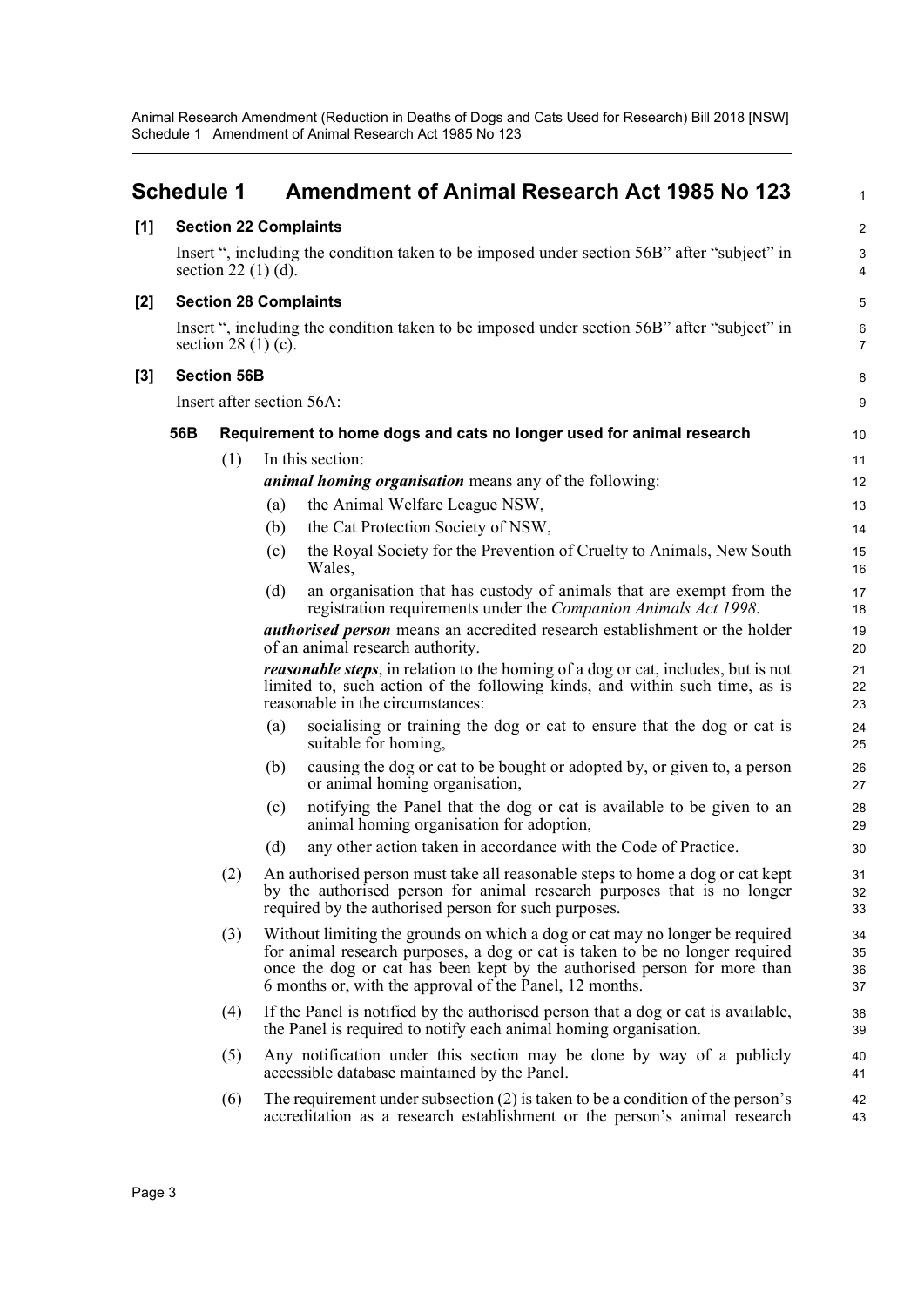authority, including any accreditation or authority in force immediately before the commencement of this section.

- (7) A dog or cat is not required to be homed under subsection (2) if a veterinary practitioner within the meaning of the *Veterinary Practice Act 2003*, or a person with such relevant qualifications as may be prescribed by the regulations, and who is not associated with an authorised person or licensed animal supplier, has determined that the dog or cat is not suitable to be homed.
- (8) If a dog or cat is determined to be unsuitable for homing by a veterinary practitioner or other person under subsection (7), the authorised person is not to cause the dog or cat to be killed or otherwise disposed of without the approval of:
	- (a) the animal care and ethics committee, being the committee specified in the authorised person's accreditation or authority, or
	- (b) a subcommittee of that committee.
- (9) This section does not apply to any animal seized under section 51A that is in the possession of an inspector.